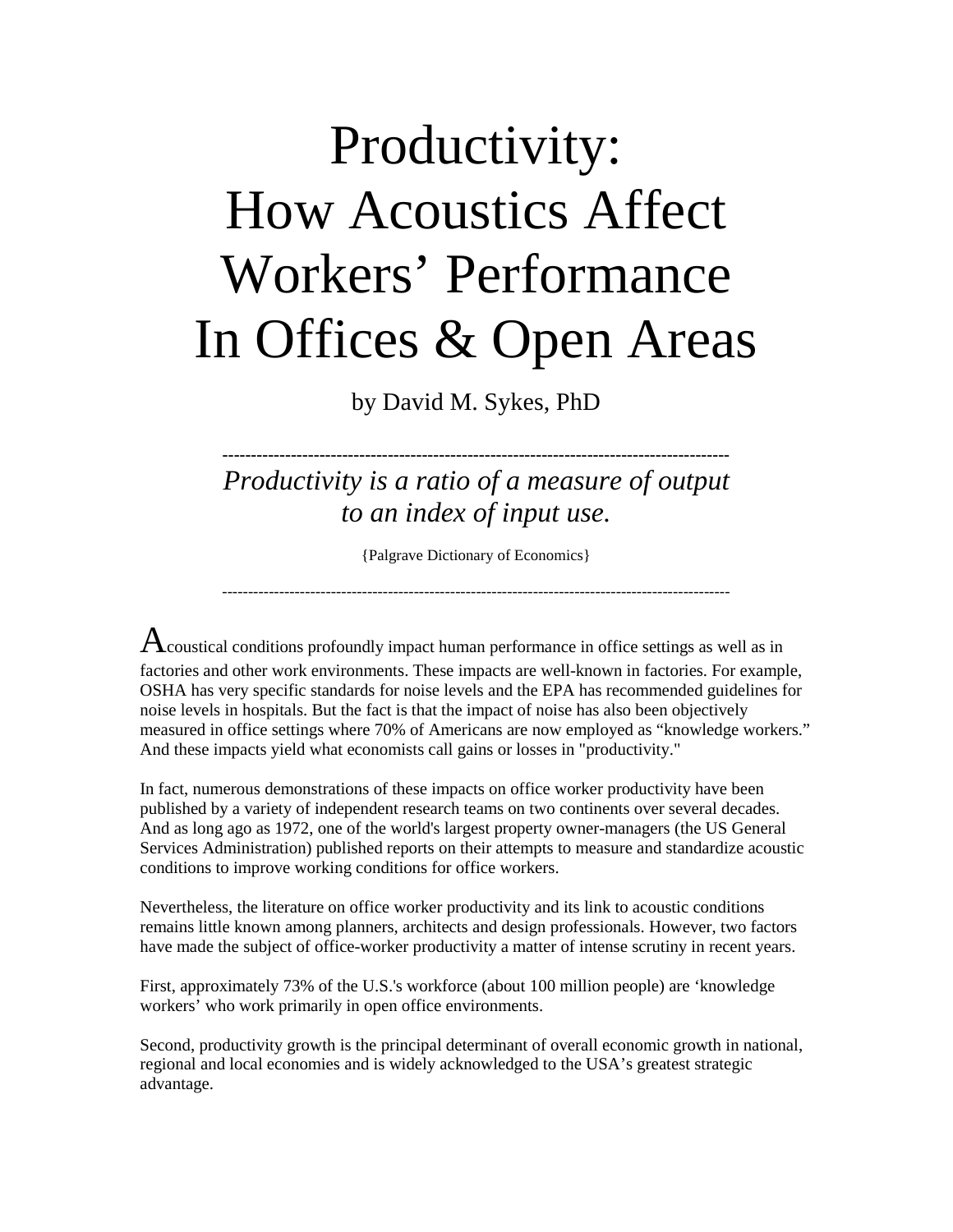So productivity is a matter of significant concern to governments and organizations in the private sector. Recently, seven leading technology companies--*Microsoft, Intel, Cisco, Hewlett Packard, Xerox, Accenture* and *SAP*--working together with economists at several leading research universities--formed a group called the Information Work Productivity Council (www.iwproductivity.org) with the specific goal of developing standard measures of human productivity as related to information workers. But early versions of some standard productivity measurement tools had already been used to measure the impact of acoustical conditions on office workers. For a short list of references, see the last section of this essay.

## What Current Research Shows

Worker productivity is, simply, the relationship between "inputs" (information, materials, instructions, etc.) and "outputs" (tasks, decisions, etc.). And since the "production machinery" in offices consists primarily of people, anything, including noise, that materially affects their work conditions is likely to have some impact on their ability to work productively.

"Productivity" is a broad measure of a variety of aggregate behaviors. And despite interest in the subject there is not currently a standard methodology that is accepted by economists or finance and accounting professionals for measuring "total-factor productivity". Presently, the seven most frequently-studied productivity impacts are:

1 the speed with which tasks are performed;

- 2. the accuracy with which tasks are performed;
- 3. the level of stress encountered by workers;

4. the impact various stressors (such as noise and vibration) have on the competence and endurance of workers over time;

5. the amount of down-time and sick-time (particularly as a result of injuries, for example from hearing damage, back injury or or Carpal Tunnel Syndrome);

6. employee turnover rates;

7. various attitudinal measures (i.e., a high rate of satisfaction with workplace conditions usually correlates with increased productivity).

### The Biggest Cause of Lost Productivity in Open Workplaces is 'Conversational Distractions'

Apart from loud noise from machinery--which is not usually a factor in office environments- numerous surveys have identified *one particular factor* as having the most impact on office workers and their productivity. This factor is "conversational distractions." Because this finding has been consistent over so many studies, the effort to improve the acoustics of office environments is largely focused on understanding and removing these "conversational distractions."

One outcome from this research has been a suite of publicly available technical standards from ISO, ANSI and ASTM. The earliest of these standards was first published in 1969 and has been regularly updated and in continuous use since that time. It defines the metric by which "speech intelligibility" is measured called the Articulation Index. All of the other standards refer to this "root" standard and focus on various aspects of measurement using engineering instruments of "speech privacy" or "low intelligibility" conditions using the Articulation Index as the basis.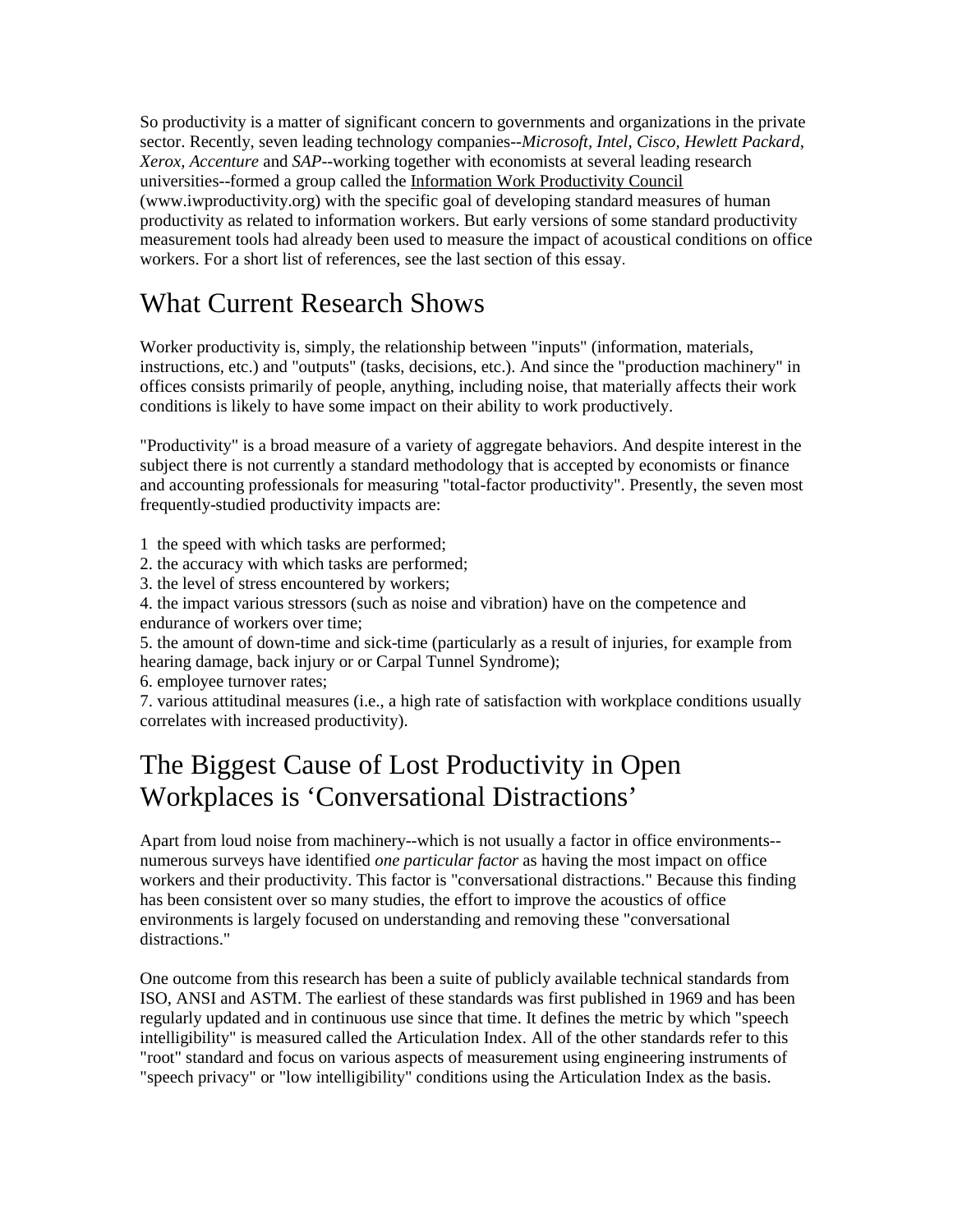This work has recently acquired much broader relevance due to the passage of numerous privacyprotection laws by foreign countries (EU Directive 95.46) at the federal level in the U.S. (HIPAA and GLBA), and at the state level (California, alone, has passed 50 privacy protection statutes since 1999 in an effort to lead the U.S. in privacy protection).

On the specific subject of "conversational distractions" and "speech privacy", three recent independent studies using large and statistically-valid sample sizes (see the references below to studies by Lewis, Lemieux & Sykes and Evans & Johnson) produced interesting results. Two of these studies were conducted under laboratory conditions and the other was conducted in a field setting (an actual work site).

These studies, all of which have been published in peer-reviewed professional journals, showed the following improvements that resulted from making specific adjustments to the acoustical conditions in open office environments with the goal of improving speech privacy by removing "conversational distractions":

1. Focus: the ability of office workers to focus on their tasks improved by 48%;

2. Distractions: "conversational distractions" decreased by 51%;

3. Error-rates: performance of standard "information-worker" tasks (measured in terms of accuracy [error-rates] and short-term memory) improved by 10%;

4. Stress: when measured in terms of the actual physical symptoms of stress, stress was reduced by 27%.

#### What Improvements Should Planners, Architects, Designers and Specifiers Make to Increase the Productivity of Office Workers?

Among professional researchers who study the productivity of office-based information workers, it it now universally accepted that "conversational distractions" are the most important factors to limit and control. Ironically, it is often assumed by planners, architects and designers that reducing "conversational distractions" means requires developing and specifying "quiet," workspaces, i.e., library-like, working environments. However, this assumption has been proven to be wrong.

A recent survey of workers and occupants in seventeen libraries at Princeton University (see Markham in the references below) showed that people who work in libraries define "quiet" as meaning "freedom from distractions," in particular, "freedom from conversational distractions."

And it turns out that workspaces that are designed to be "quiet" result in conditions where "conversational distractions" are increased, not decreased--because, in an absolutely quiet space, occupants can literally hear a pin drop hundreds of feet away. In fact, in quiet, open workplace conditions, "freedom from conversational distractions" may only be achievable by increasing the levels of background sound, not be decreasing them.

To achieve "speech privacy" in office environments--whether to comply with the new privacy laws or simply to improve worker productivity--acoustical engineers and consultants traditionally use a method called "the A, B, C's."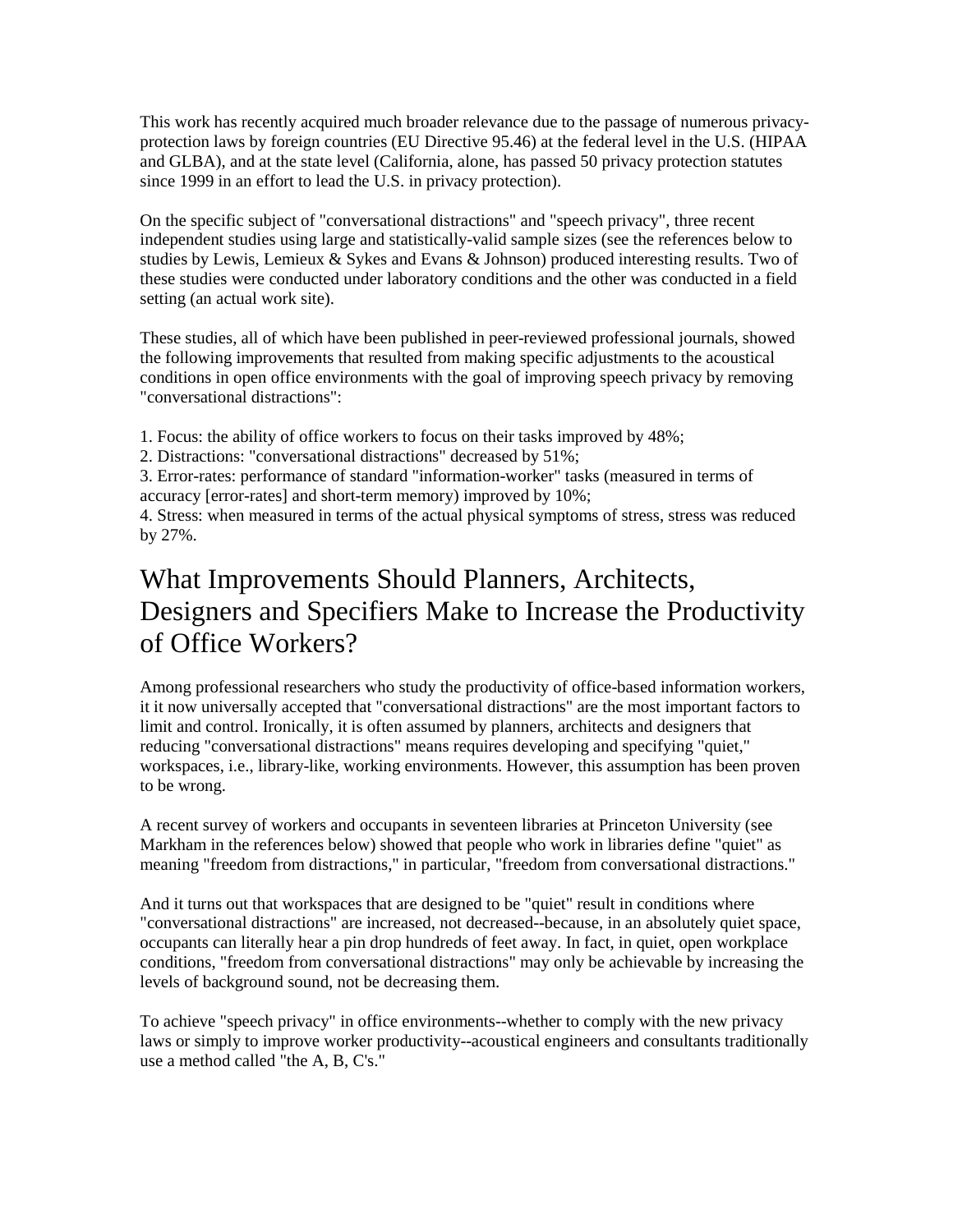This convenient acronym literally describes the three factors that need to be controlled to achieve "speech privacy," i.e., Absorption of sound waves (such as by using a high-NRC-rated ceiling tile, Blocking (such as by using high-STC-rated panels, partitions, walls, windows, etc.) and Covering (such as adding a source of amorphous (i.e., not music which is "information" and is therefore distracting), low-level background sound (i.e., 48 dB or less with 48 dB being regarded as a threshold of occupant comfort, that is, above that level, sound becomes noisome, distracting or uncomfortable).

Systems that produce this type of background sound (which typically sound like HVAC noise) have been in wide use since the 1970's and are generically described as "speech privacy systems" or "white noise systems" or "pink-noise systems" ("white" and "pink" are oft-used but highly inaccurate terms), or "sound masking systems."

*"A, B, C's" is a convenient and memorable acronym of three components that must usually be combined in some form to achieve an acceptable level of "speech privacy" in order to improve workplace productivity.* 

*But in terms of the relative effectiveness of these three components (Absorption, Blocking and Covering) the acronym should be spelled "C.A.B's." This is because the most gain can be achieved least expensively, most quickly and with the least disruption by starting with "C"--i.e., employing a low-voltage electro-acoustic background sound system of proven quality that has been designed and installed by qualified professionals to improve "speech privacy."* 

*These systems are available in two types: older-style "plenum systems" (i.e., they are installed above ceiling tiles and radiate sound upward into the plenum), and "direct-field systems" (these are installed in the ceiling plane and radiate sound downward into the occupied space). Recent research reported at the 2003 annual meeting of the Acoustical Society of America, indicates that significantly better privacy can be achieved at lower decibel levels using "direct field" systems.* 

Regardless of what mitigation methods are employed, in conditions where true and repeatably measureable "speech privacy" is required--whether for regulatory compliance purposes or to increase workplace productivity--a simple, acoustical performance specification should be added to the planning, design, engineering and construction process.

This specification should state that a "speech privacy" level is required in the finished space of AI  $= 0.2$  or less at 48 dB or less. This simple specification allows all participants in the development process to consider a wide range of methods for achieving an office workplace that is optimized in a way that will materially impact the productivity of the workers who inhabit it.

#### References:

Armstrong, Inc. (1997). A case study of office speech noise distraction and worker productivity. *Summary of an independent, 6-month longitudinal field study.* 

Banbury S. And Berry, D. (1997). Habituation and dishabituation to office noise. *Journal of Experimental Psychology: Applied*, 3, 181-195.

Banbury S. and Berry, D. (1998). Disruption of office-related tasks by speech and office noise. *British Journal of Psychology*, 89, 499-517.